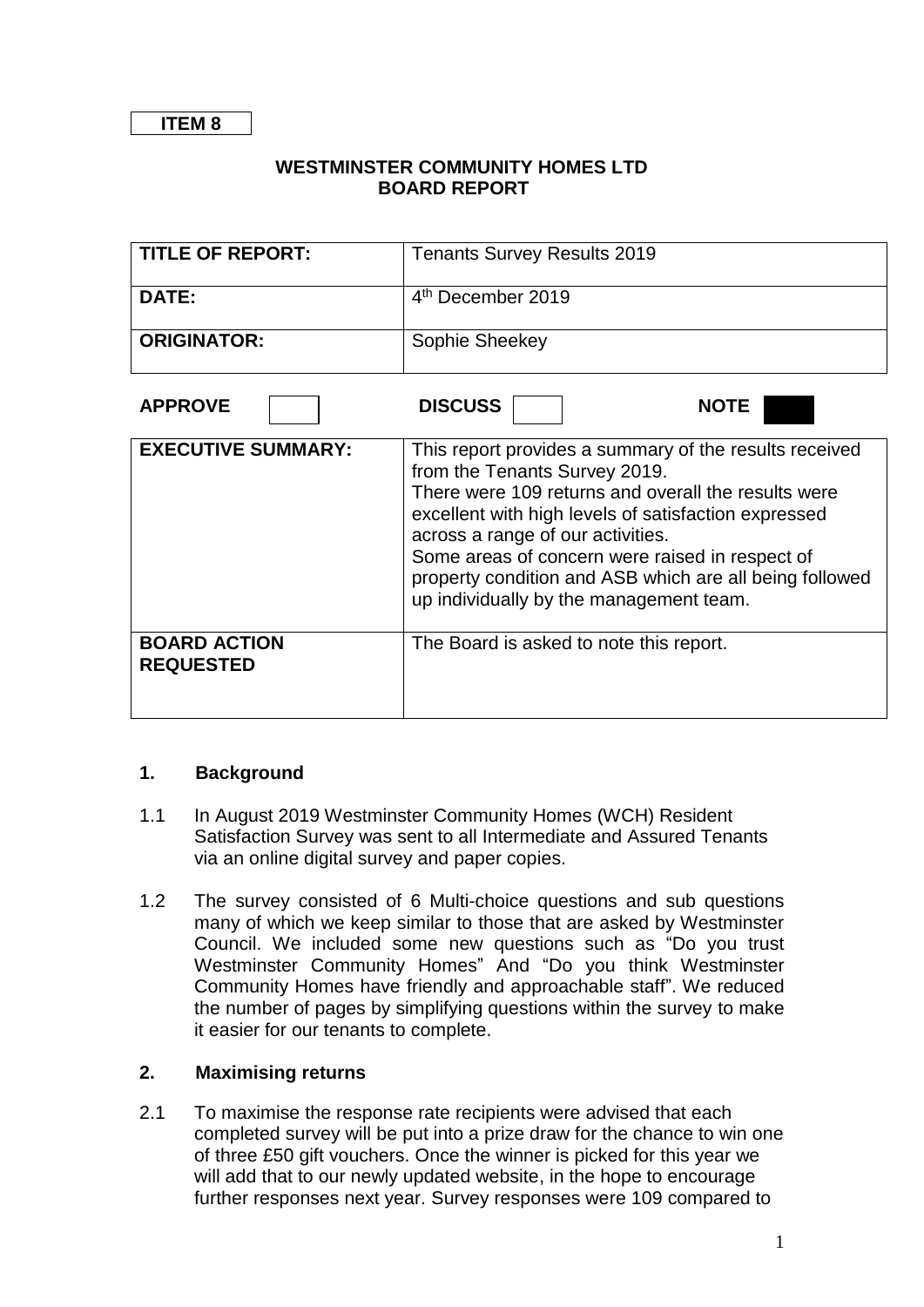last year's 105 surveys, a 4% rise. 247 contacts were emailed this year and a number of those had the survey posted to them and asked to return to their nearest estate office.

### **3. Results**

- 3.1 The survey asked how satisfied or dissatisfied tenants were with various aspects of their housing services. To determine the satisfaction results and for the purpose of this report responses for "very" and "fairly" have been grouped together.
- 3.2 The survey showed positive feedback for WCH with 91% of respondents saying that they trusted WCH and that WCH have friendly and approachable staff. Comparably, 63% of WCC tenants felt this way.
- 3.3 91% of WCH tenants were satisfied with the overall service provided.

# **4. Housing and Services**

- 4.1 When asked how 'likely' our tenants were to recommend WCH as a Landlord, on a scale of one to ten, ten being most likely, 91% of tenants chose to select between 7 and 10. Last year, our result was 90% and the year before that 88%.
- 4.2 90% of WCH tenants are satisfied with the quality of their home, and within this all the Intermediate rent tenants are satisfied which matched last year's result.
- 4.3 88% of our tenants felt that the rent for their home was value for money, compared with 89% last year. Comparably, Westminster Council tenants reported that 59% of tenants were satisfied with their property being value for money.
- 4.4 74% of tenants reported that they were satisfied with the way repairs and maintenance are being managed, compared to 46% of WCC tenants. We have responded individually to any tenant who informed us that they were dissatisfied with repairs and are currently looking to use Quinn London for void works in future. Some Assured tenants have expressed that they could benefit from a modernisation of their kitchen or bathroom. It could be beneficial for the housing management team to investigate this more closely for refurbishments to begin taking place of units which have not been updated in ten years or more.
- 4.5 76% of tenants reported that they were satisfied that they felt safe in their neighbourhood, comparted with 70% of WCC tenants. Last year the satisfied response rate was at 69% so we have an increase of 7% which is encouraging. Of the remainder of tenants, 21 tenants have told us that they had to report anti-social behaviour. Where it has been reported to the WCH team or the housing management team for each case we are working closely with the claimant and in many cases the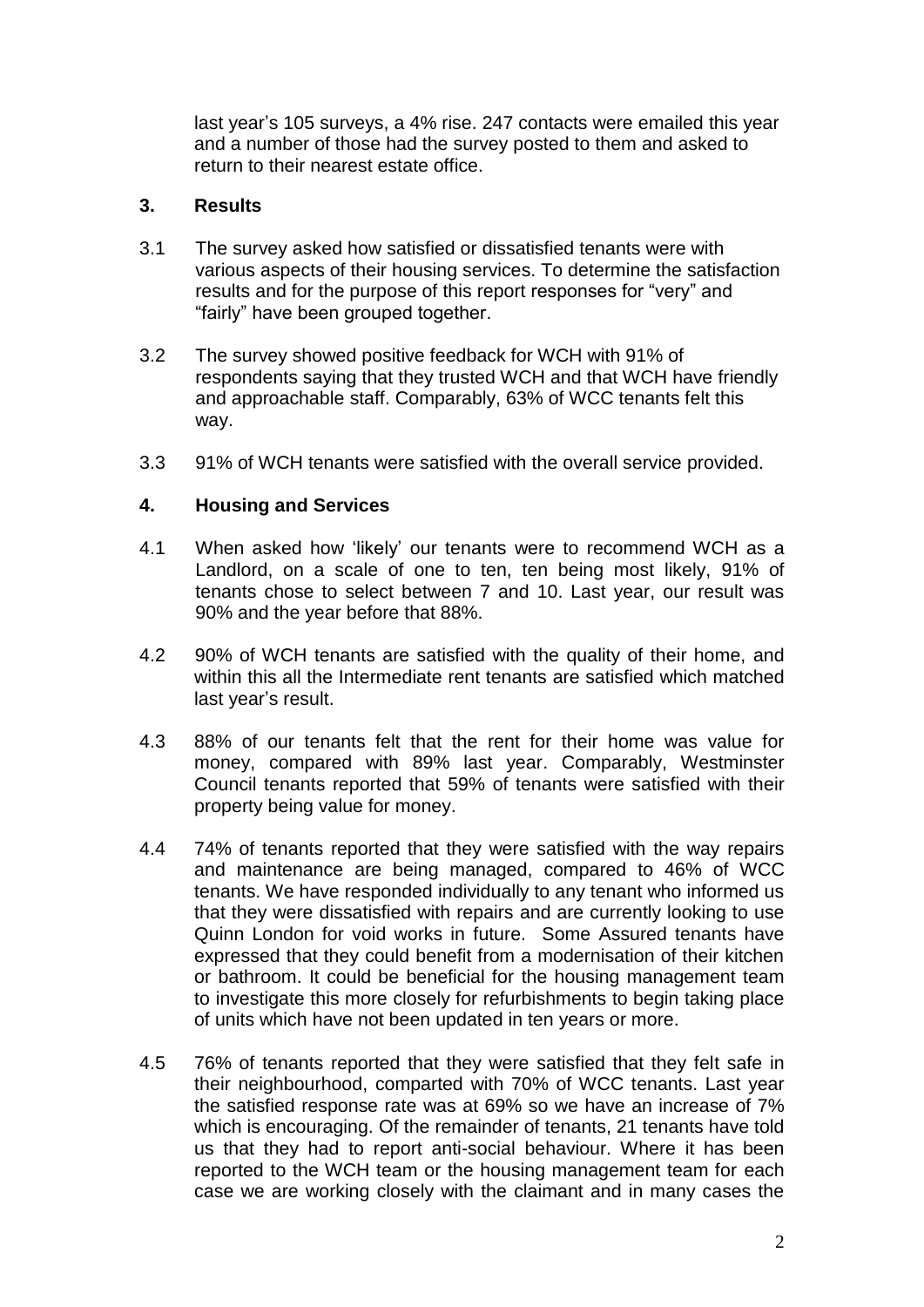ASB is coming from another tenant within the block, often Notting Hill Genesis tenants. We work closely with Genesis and the Police to ensure our tenants are safe or, in extreme cases, the tenant is offered alternative accommodation if they feel threatened.

4.6 When asked which area our resident's felt could use some improvement the tenants responded to a table which contained the following options. The figure to the left is this year's result and compared to the right column, last year's result. We included None as an option for people which 33 tenants chose this year.

| <b>Acitivity</b>                                            | Percentage | <b>This</b><br>year | Last<br>year's<br>result |
|-------------------------------------------------------------|------------|---------------------|--------------------------|
| <b>None</b>                                                 | 30.28%     | 33                  | N/A                      |
| <b>Anti-Social</b><br><b>Behaviour</b>                      | 20.18%     | 22                  | 26                       |
| <b>Estate</b><br>services<br>(cleaning<br>and<br>gardening) | 12.84%     | 14                  | 16                       |
| Communal<br><b>Repairs</b>                                  | 11.93%     | 13                  | 28                       |
| <b>Major</b><br><b>Works</b>                                | 5.50%      | 6                   | 19                       |
| <b>Other</b>                                                | 3.67%      | 4                   | 36                       |
| <b>Advice</b><br>about your<br>tenancy                      | 3.67%      | 4                   | 6                        |

#### **5. Housing Management**

- 5.1 91% of tenants are satisfied with the service they receive from their Housing Manager which is the same as last year's result.
- 5.2 We had some great feedback for the housing management team received in the comments section on the survey including "Very satisfied with service level provided by WCC Team."

#### **6. Communication and information**

- 6.1 87% of tenants believed that they receive enough opportunity to participate in housing management and decisions.
- 6.2 81% of tenants feel that we listen to their views and act upon them. In previous years this result was 73% so we have seen an improvement in this area.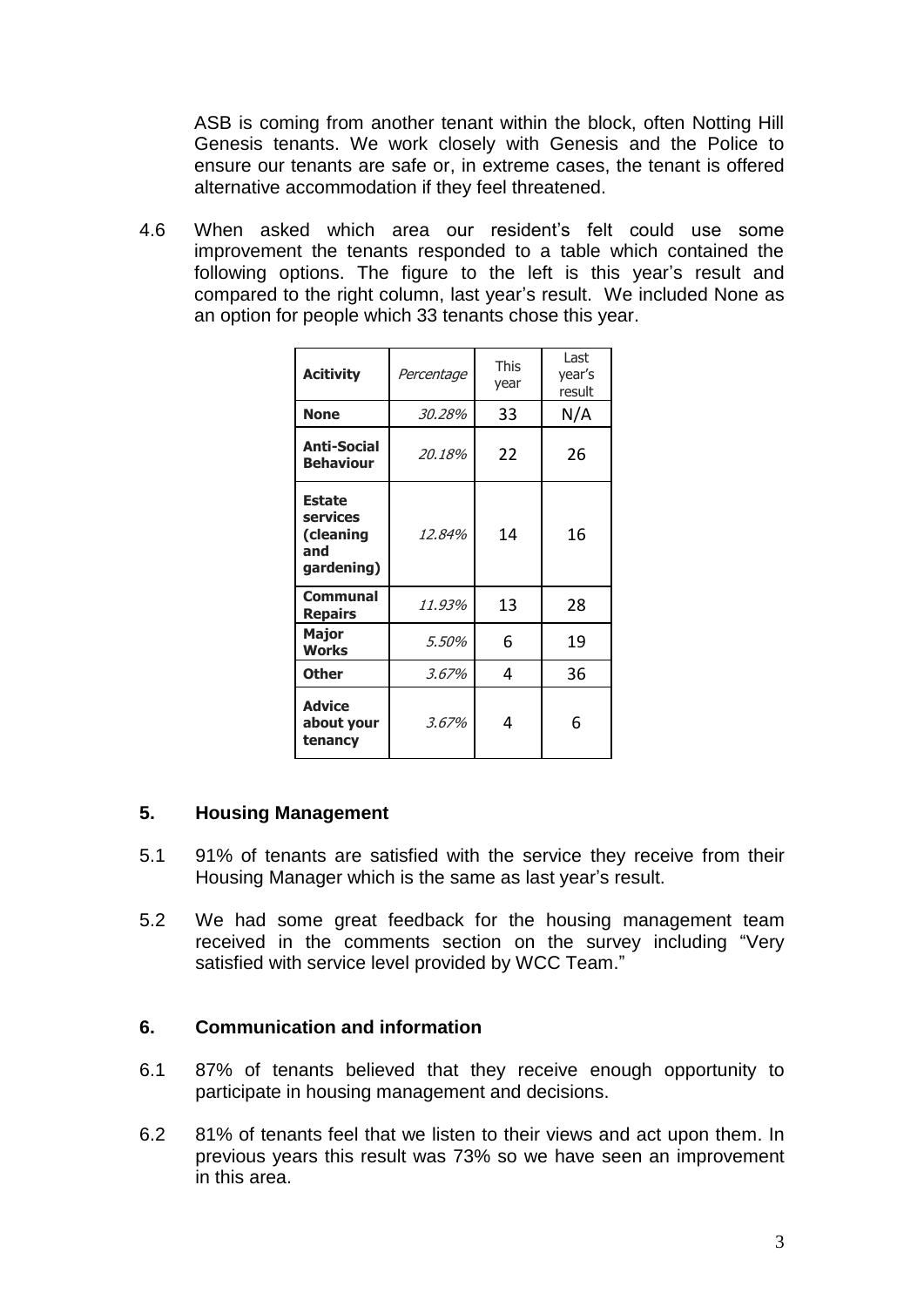6.3 Tenants were asked how they pay their monthly rent: 37% stated that they pay by Direct Debit which is an increase from 34% in the last survey. All intermediate rent tenants pay by Direct Debit.

# **7. ASB**

- 7.1 There has been an improvement in the number of residents who have had to report cases, decreasing from 15% last year to 13%.
- 7.2 ASB is a reoccurring theme in the responses we are receiving from our tenants and it has become one of our priorities that we pay more attention to the tenant's complaints of disruptive or anti-social behaviour. WCH and WCC housing management team have been keeping regular checks on the tenants who reported ASB and have forwarded their complaints to the relevant local managers.
- 7.3 One of the key areas of complaints has been from our tenants who live in buildings owned and managed by Genesis Notting Hill Group. The complaints are ongoing and we often do not receive any response even though in some instances these relate to serious disrepair (such as roof leaks etc.). The most serious case raised through this survey involved a GNH property which resulted in us offering alternative accommodation. We are now compiling a list of complaints in order to start legal proceedings against GNH for rent loss.
- 8.3 Satisfaction of how the report was dealt with remains at 26% and dissatisfied down from 21% to 10%.

# **9. Other comments**

9.1 The tenants were asked for their current economic status. The table below compares these results with the two previous surveys:

|                           | 2017 | 2018 | 2019 |
|---------------------------|------|------|------|
| Full time employment      | 29%  | 24%  | 38%  |
| Part time employment      | 26%  | 28%  | 20%  |
| Permanently sick/disabled | 14%  | 16%  | 5%   |
| Unemployed and available  | 24%  | 25%  | 30%  |
| for work                  |      |      |      |
| Retired                   | 1%   | 4%   | 4%   |
| Full time education       | 1%   | 3%   | 3%   |
| No comment                | 5%   |      | 0%   |

#### 9.2 The tenants were asked to describe their household. The answers were as follows:

| dult |  |
|------|--|
|      |  |